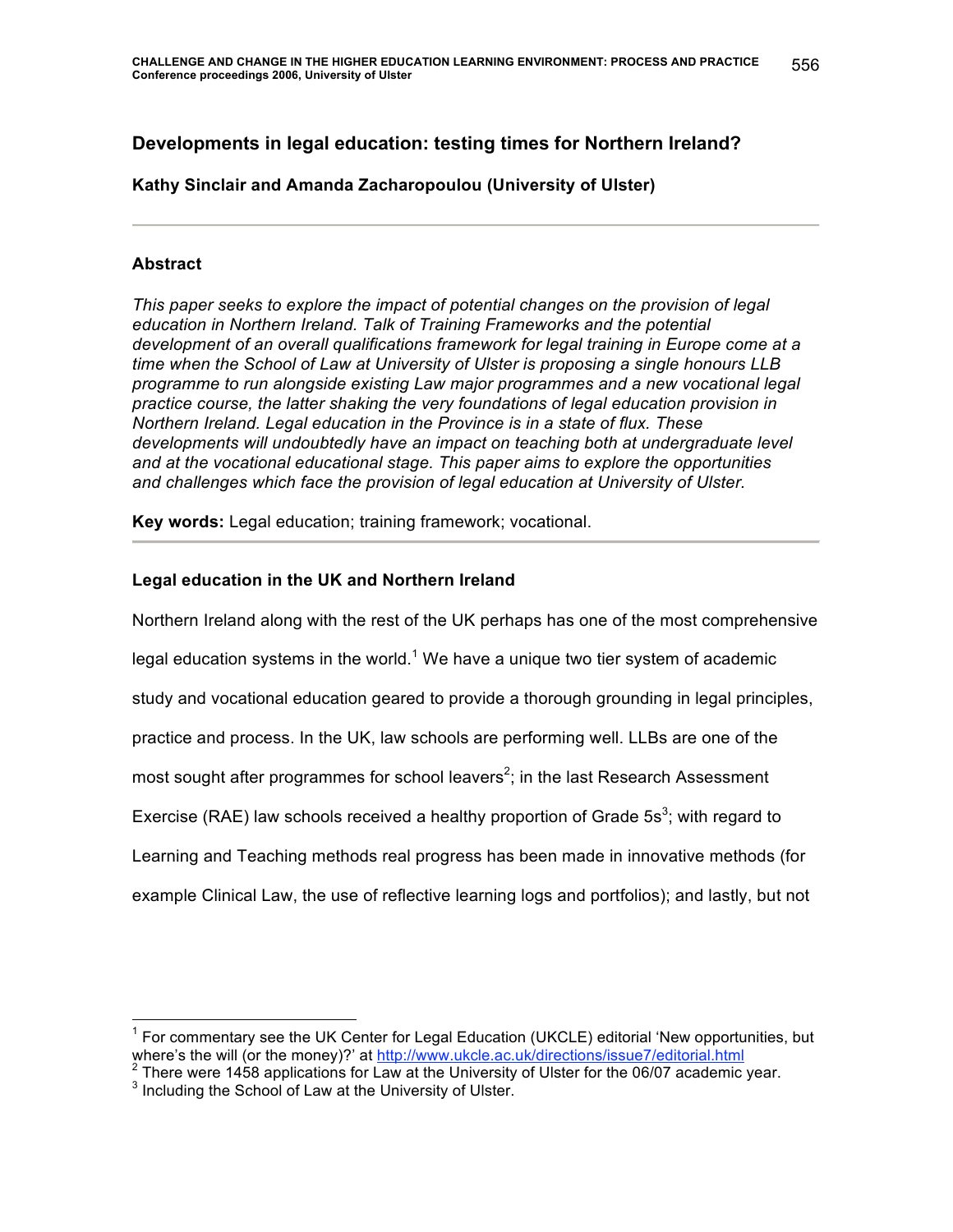least, it is arguable that, second to Australia, UK vocational legal education is perhaps the best preparation for legal practice anywhere in the world. $4$ 

The picture seems positively glowing. However, there is another school of thought which argues that, despite this perceived acclaimed status as a world leader, our legal education system is outdated and has failed to keep pace with national and international developments.<sup>5</sup> Particularly in the context of Northern Ireland, it is apparent that we are somewhat lagging behind developments in the rest of the UK. The sole current provider of professional legal training in the jurisdiction is the Institute for Professional Legal Studies (IPLS). This Institute was developed in the mid 70s and was extremely innovative, highly acclaimed and a model of best practice at the time. However, there has been no substantial change in the last thirty years. It is in light of this and pursuant to the strategic objectives of the University, that the School of Law is currently in the process of planning the provision of postgraduate legal education in the form of a Postgraduate Diploma in Legal Practice for prospective solicitors.

The current (and only) scheme for qualification is prescribed by legislation<sup>6</sup>, which sets out most particularly current methods for becoming a solicitor. Any solicitor student who wishes to obtain entry to IPLS must apply to sit the entrance exam held in December of the year of application. Successful solicitor students then complete a two-year period of apprenticeship with training in an office by an experienced solicitor known as a 'Master'. Students cannot enter the IPLS without having secured the relationship formally with a

 $<sup>4</sup>$  See note 1</sup>

<sup>&</sup>lt;sup>5</sup> For commentary see the UKCLE editorial 'More imagination. Less dogma' at http://www.ukcle.ac.uk/directions/issue9/editorial.html

 $6$  The Solicitors Admission and Training Regulations 1998, as amended, made following the Solicitors (Northern Ireland) Order 1976.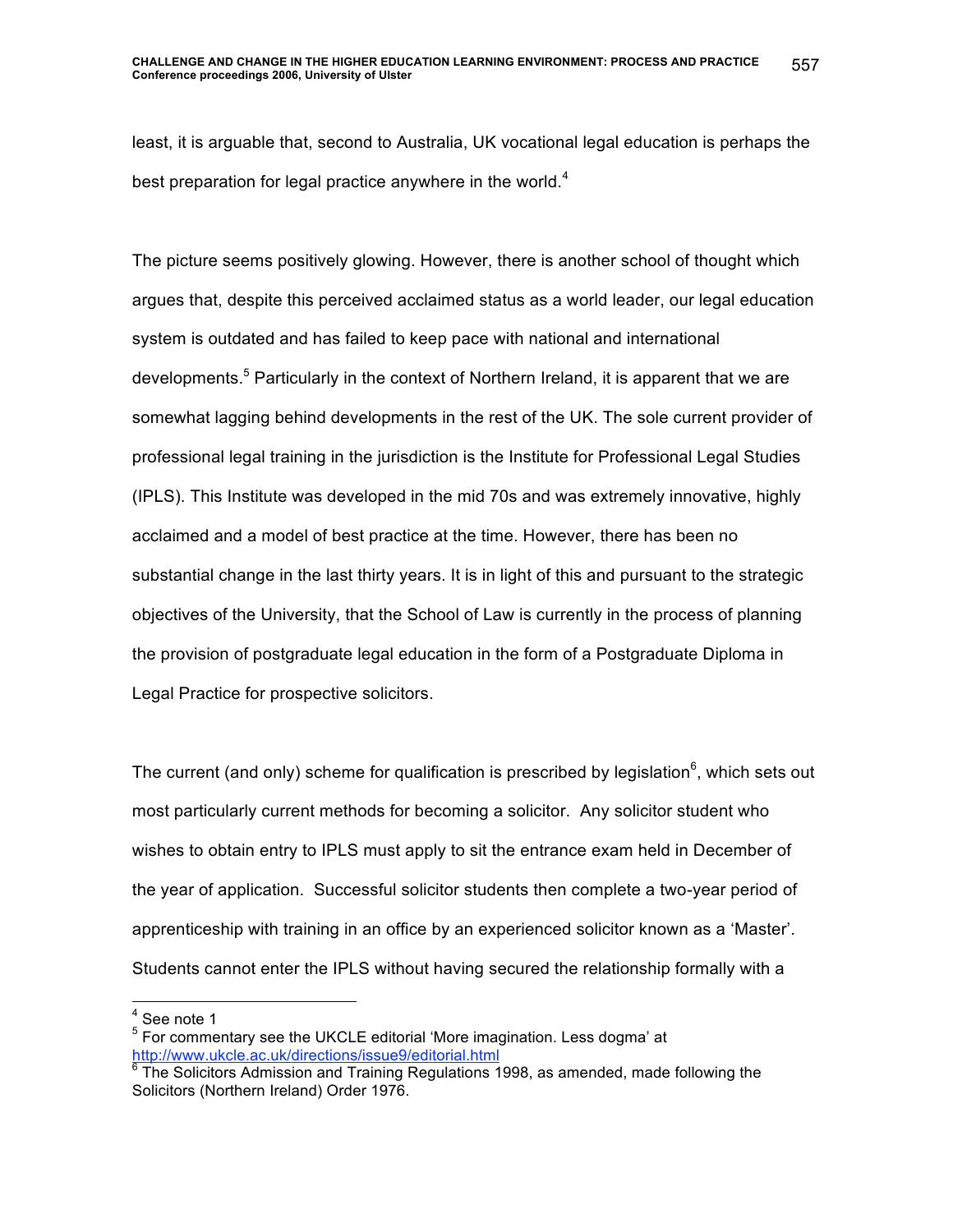Master through the Law Society. The two-year training period begins in September with training carried out in the Master's office until December. Then there follows an academic year of attendance at IPLS four days per week (students attend the office one day per week and during the holiday periods). The final six months are spent in the Master's office. Solicitor students must be registered as students of the Law Society of Northern Ireland. The only exception to this mode of training is in relation to individuals who can demonstrate to the Law Society that they have seven years' experience in a solicitor's office and that they satisfy the requirements of the Solicitors' Order. These students attend IPLS normally on a part-time basis.

The lack of IPLS places is driving many Northern Irish students to travel to England where they study the English vocational course (LPC). They then have to complete a two year training contract in a solicitor's firm or equivalent. The result is that we are losing many good students. Further, there is currently no part-time provision for vocational legal education within Northern Ireland. This contrasts sharply with provision in mainland Britain where there are a range of part-time and block (weekend) courses on offer, thereby providing access, particularly to part-time students.

The University is confident that there is a demand for an alternative course for solicitors' training in Northern Ireland and wishes to begin to deliver such a course to solicitor students in Northern Ireland. The University has a longstanding commitment to widening access and participation in education and training. Consequently, the programme would be offered on both a full and part-time basis. Such a development would permit us to cater for the needs of all our students from the inception of their legal training until completion of their vocational training, including those who are currently unable to enter vocational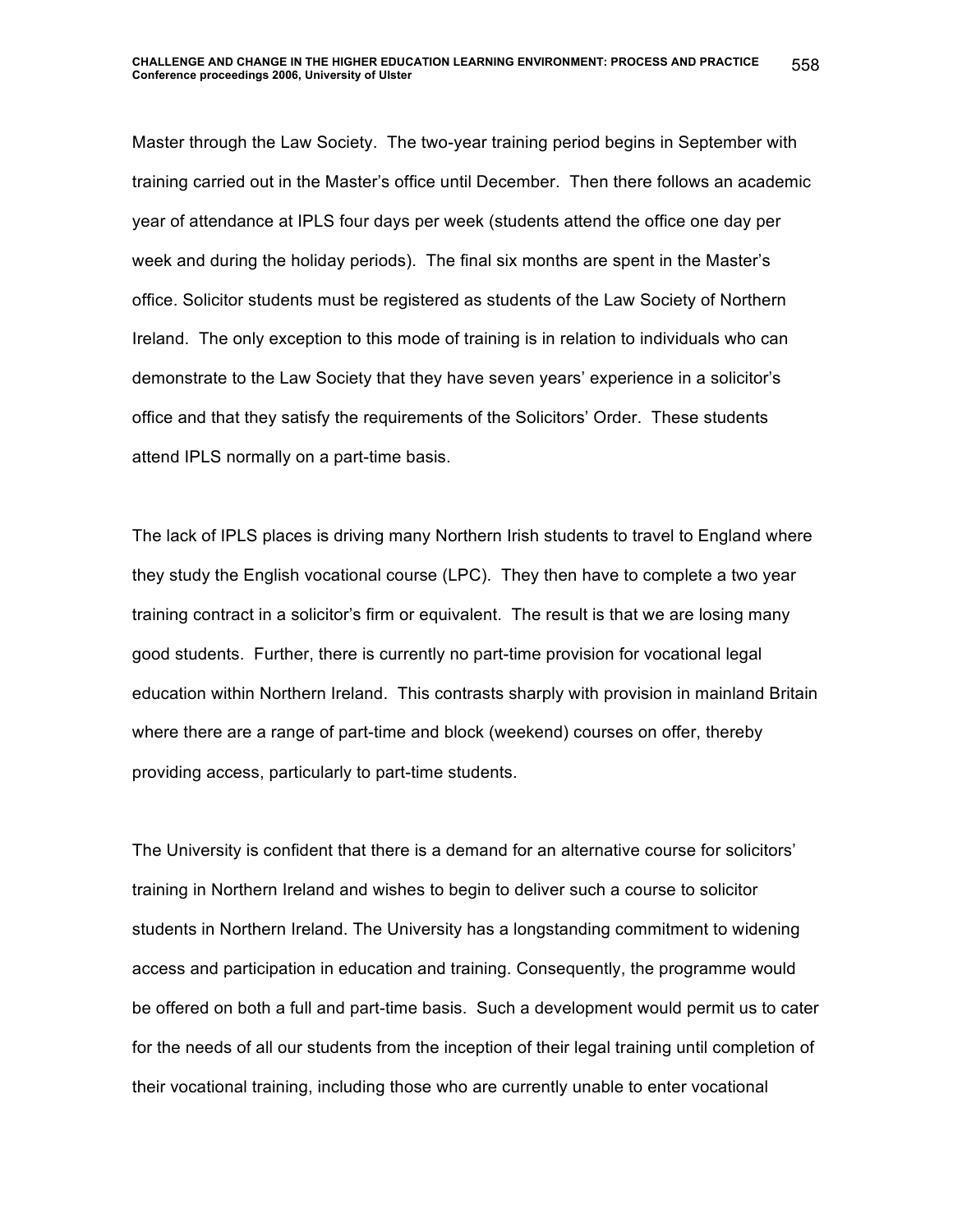training on a full-time basis due to domestic or financial constraints. The University proposes to locate this course at its Magee Campus, under the aegis of its North-West Development Plan and within the School of Law. Its provision will support one of the University's key aims, that of widening access and participation.

The course will provide a natural progression for the majority of undergraduate law students who wish to pursue a career as a solicitor in Northern Ireland. Students who have completed a qualifying law degree or non-relevant degree plus the core<sup>7</sup> options may seek admission to this course as it provides the natural sequel to undergraduate study for students wishing to pursue qualification as a solicitor in Northern Ireland. The proposed course does not duplicate the teaching on any other undergraduate or postgraduate course offered at the University.

It is in the context of this background that we examine the development of legal education in Northern Ireland and in many ways these are testing times for law provision in the jurisdiction.

In March 2005, the Law Society of England and Wales published the latest draft of the Training Framework Review (TFR). If implemented it could dramatically change the face of legal education as we know it. The report is based on an outcomes-based approach which seems to question the need for any higher education experience. At one extreme, commentators have indicated that ultimately the traditional Qualifying Law Degree (QLD), LPC and Professional Skills Course could be rendered obsolete. On the other hand, these

7 The core modules are currently Public Law, Land law, Equity, Contract, Tort, Evidence, EC, Criminal law. See http://www.lawsoc-ni.org/guide.htm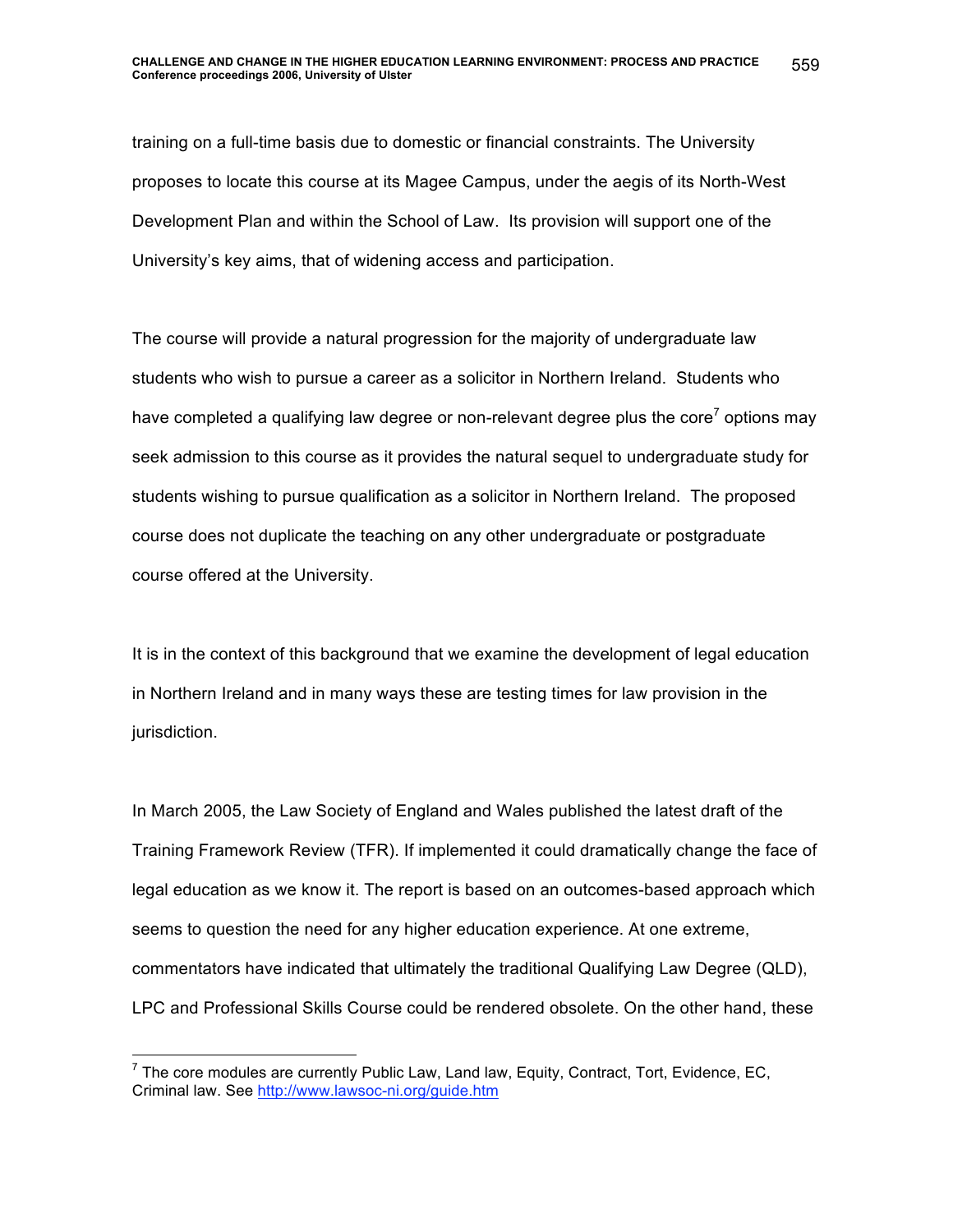proposals provide an opportunity to explore and engage in debate concerning legal education provision which many claim is long overdue.<sup>8</sup>

In Northern Ireland the TFR does not have any specific remit but it does, of course, offer an opportunity to take stock of our general academic and vocational provision.

The TFR relates only to vocational training but may have a potential impact on undergraduate study also. Is the traditional LLB an 'endangered species'? How will the review of legal education ultimately affect undergraduate and vocational training? $9$ Undoubtedly there will be an impact and law schools need to contemplate how they will provide for legal education in the 21st century. There are many positive factors indicating continued and, indeed, increased popularity of law as an academic subject. We have witnessed a massive growth of the LLB in recent years, increasing applications and a perspective that an LLB is a 'good degree' (although the majority of entrants choose Law in the hope of becoming a practitioner).<sup>10</sup>

Against this backdrop the challenge for legal education providers is to create a sufficiently flexible system of education, training and qualification. It is likely that for the foreseeable future legal education in NI at undergraduate level will remain unchanged but we must not be complacent and think that just because our degrees attract increasing numbers of students and we produce good graduates that we are doing what is right. We need to

8 For commentary see the article by Chris Ashford, 'A quarrel far away? The Training Framework Review and the undergraduate law school' at http://www.ukcle.ac.uk/directions/issue11/ashford .html

 $\frac{9}{9}$  See note 5.

 $10$  For commentary on career choices of law students and trainee solicitors see 'Twin peeks at career expectations' at http://www.ukcle.ac.uk/directions/issue10/peeks.html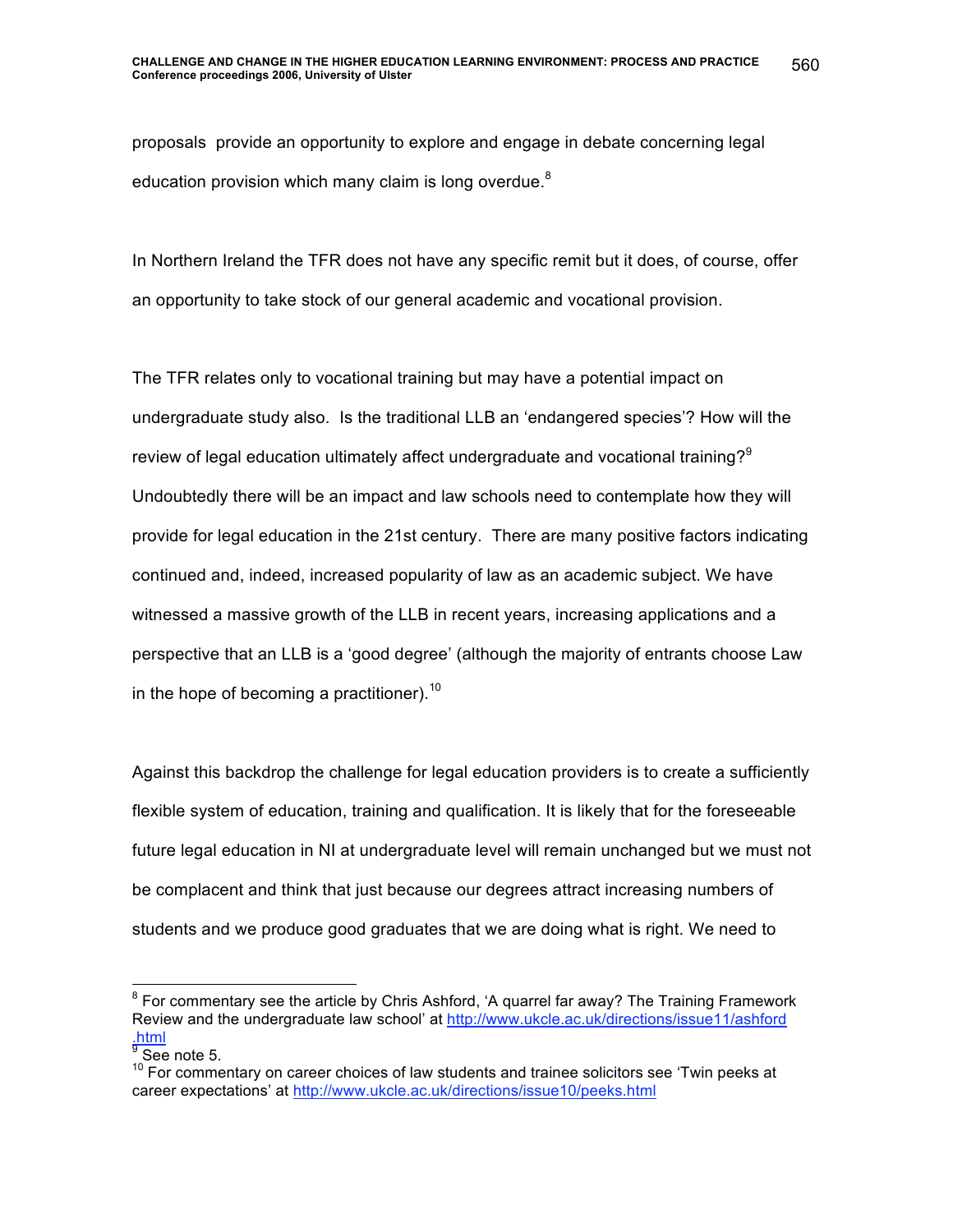address the challenge of creating a sufficiently flexible system of education, training and qualification.

# **Undergraduate law programmes at the University of Ulster**

The approach to teaching and learning within Law programmes at the University of Ulster

is fully in accord with the commitment of the Faculty of Social Sciences to develop

students as lifelong learners and to enable them to acquire skills and knowledge which will

enhance their employability and capacity to contribute to society.

In general the Law programmes aim to:

- Manage the development of learning and teaching activities to deliver a relevant and high quality programme to students
- Develop and apply an appropriate range supported by effective assessment mechanisms which match the intended learning outcomes and enable students to take more responsibility for their own learning
- Develop and maintain a balance between academic standards and the development of relevant skills
- Integrate research activities and findings into the enhancement of learning and teaching provision wherever possible
- Provide an effective guidance and pastoral care system.

For the vast majority of law teachers today their main memory of undergraduate education is that of the lecture/seminar format, the lecture often underwhelming and lacking in interaction.<sup>11</sup> Despite this, the majority of law students today are taught in the same way and many accept that this is the tried and tested formula.

In order to meet professional requirements, all QLDs have to include the 8 core legal

modules in their curriculum. This imposes constraints on what can be taught but not

necessarily on how it can be taught. How do we then engage our students with more

 $11$  See note 5.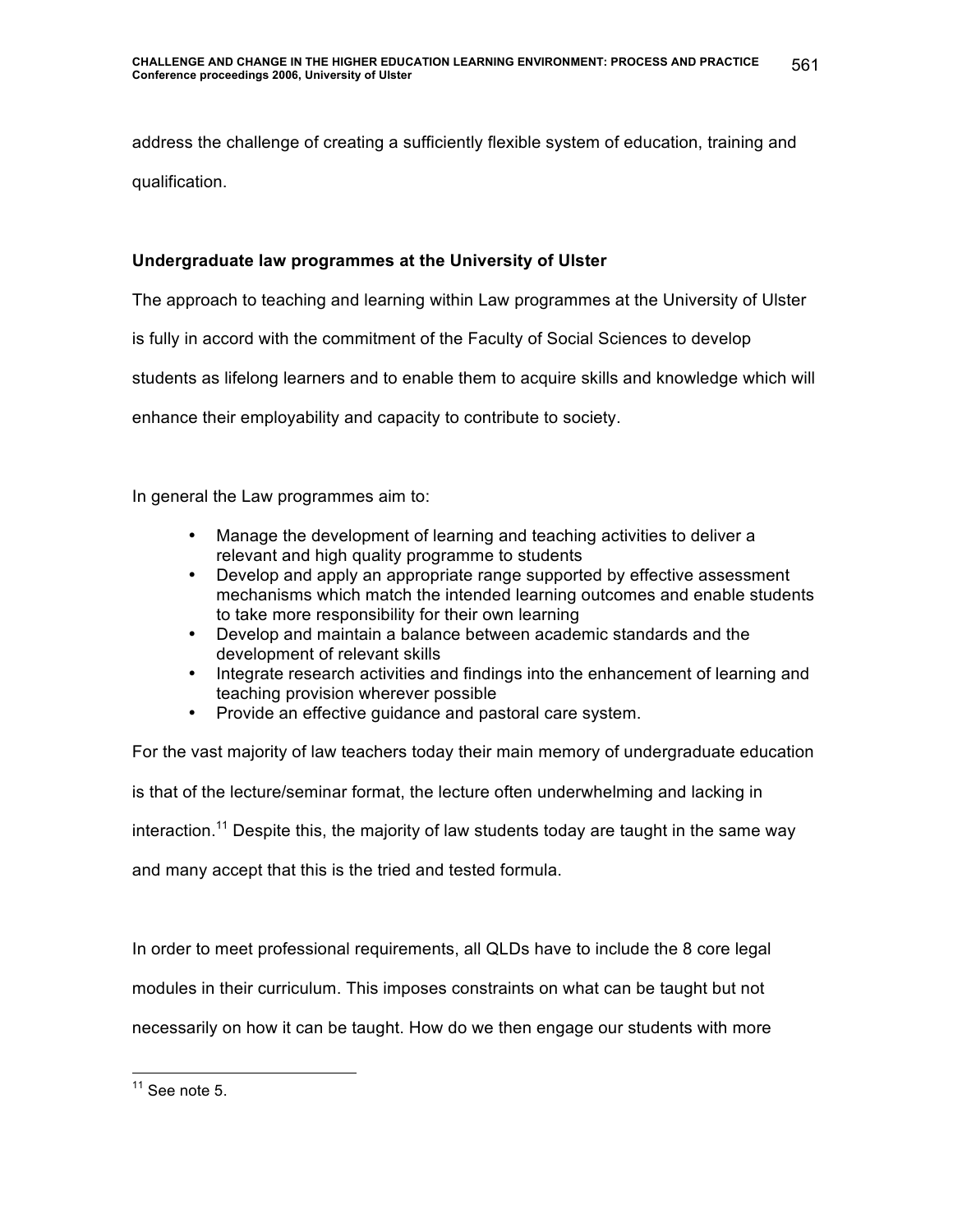relevant and interesting teaching methods? The TFR encourages an approach based on learning outcomes not on core law modules which is presently the case. It is clear that the modern curriculum is changing and branching out into new specialisms. Employers demand that graduates have more diverse combinations of knowledge and skills. In order to facilitate both the changing demands and new areas of legal expertise, the LLB has to respond accordingly if it is to continue to attract high calibre students and meet the needs of the profession. In the context of University of Ulster, we have seized the opportunity to address some of these issues in our recent revalidation exercise of existing law major programmes and validation of the newly proposed single honours LLB.

The Law programmes offered enable students to enhance their abilities and potential to contribute to economic and social progress in Northern Ireland and prepare students for career and personal development. These aspirations are achieved through the use of creative learning and teaching on all programmes.

The content of the Law programmes seeks to maintain a balance between academic rigour, vocational expectations, and professional and personal skills.Programme content is influenced by a variety of guidelines, including the National Benchmark Statement for Law and by developments in programme specification. In addition, programme content and procedures are influenced by the course planning process, annual subject reviews, and feedback from various sources including external examiners, student questionnaires, subject and staff-student committee meetings, module monitoring, Graduate Surveys and the views of employers. The National Student Survey results for 2006 reflect very positively on the undergraduate programmes at the University of Ulster with an overall score of 3.9 for the quality of the teaching the students had experienced.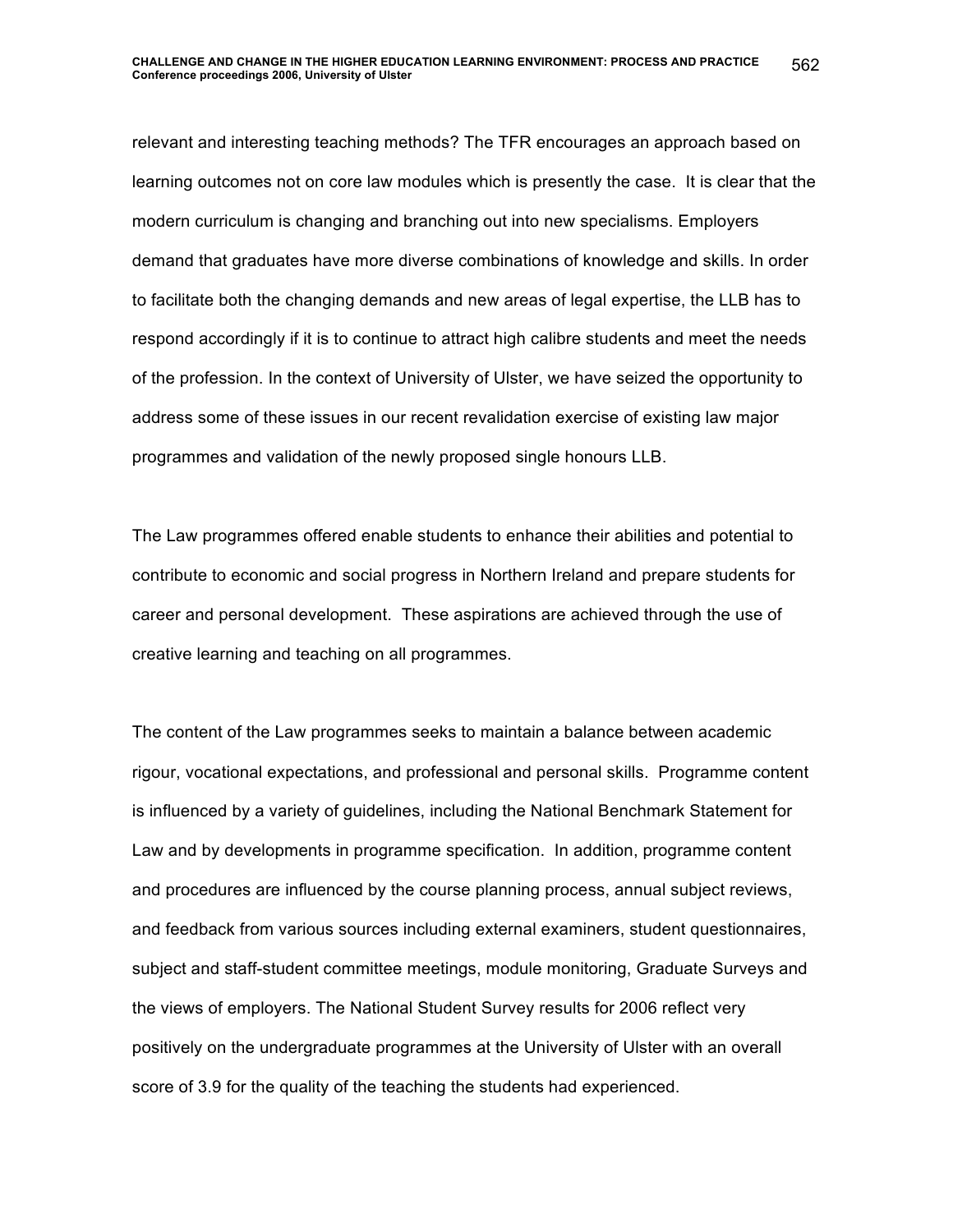TFR has generated much discussion and controversy. Whilst not directly applicable to Northern Ireland where we have our own Law Society with its own prescriptive rules, it nonetheless comes at an opportune time for examining the provision of professional legal education in Northern Ireland. At undergraduate level the sole provider in Northern Ireland has been the Queen's University of Belfast with the University of Ulster only featuring in the last 15 years. Both universities by and large follow the traditional model as designated by the Law Society for Northern Ireland. The concept of an outcomes-based approach is alien to Northern Ireland and in order to attain QLD status, it remains the case that certain areas of substantive law are deemed necessary for any future practitioner and, therefore, have to be covered at undergraduate level (very similar to the current position in England and Wales). These are the core subjects currently required to be embodied in an undergraduate programme. The TFR, however, is predicated upon the final outcomes of any programme undertaken rather than specifying the substantive content. This outcomesbased approach has generated mixed feelings within academia and the legal profession. It is generally accepted that undergraduate education is seen as a springboard to vocational training; thus it is unlikely that there will be much change to undergraduate provision and we question any serious impact on vocational education, particularly within Northern Ireland.

#### **Vocational training**

In seeking to develop a new course there have been a number of hurdles. We have sought to produce a challenging and innovative course that will meet the anticipated requirements of the Law Society and the wider profession.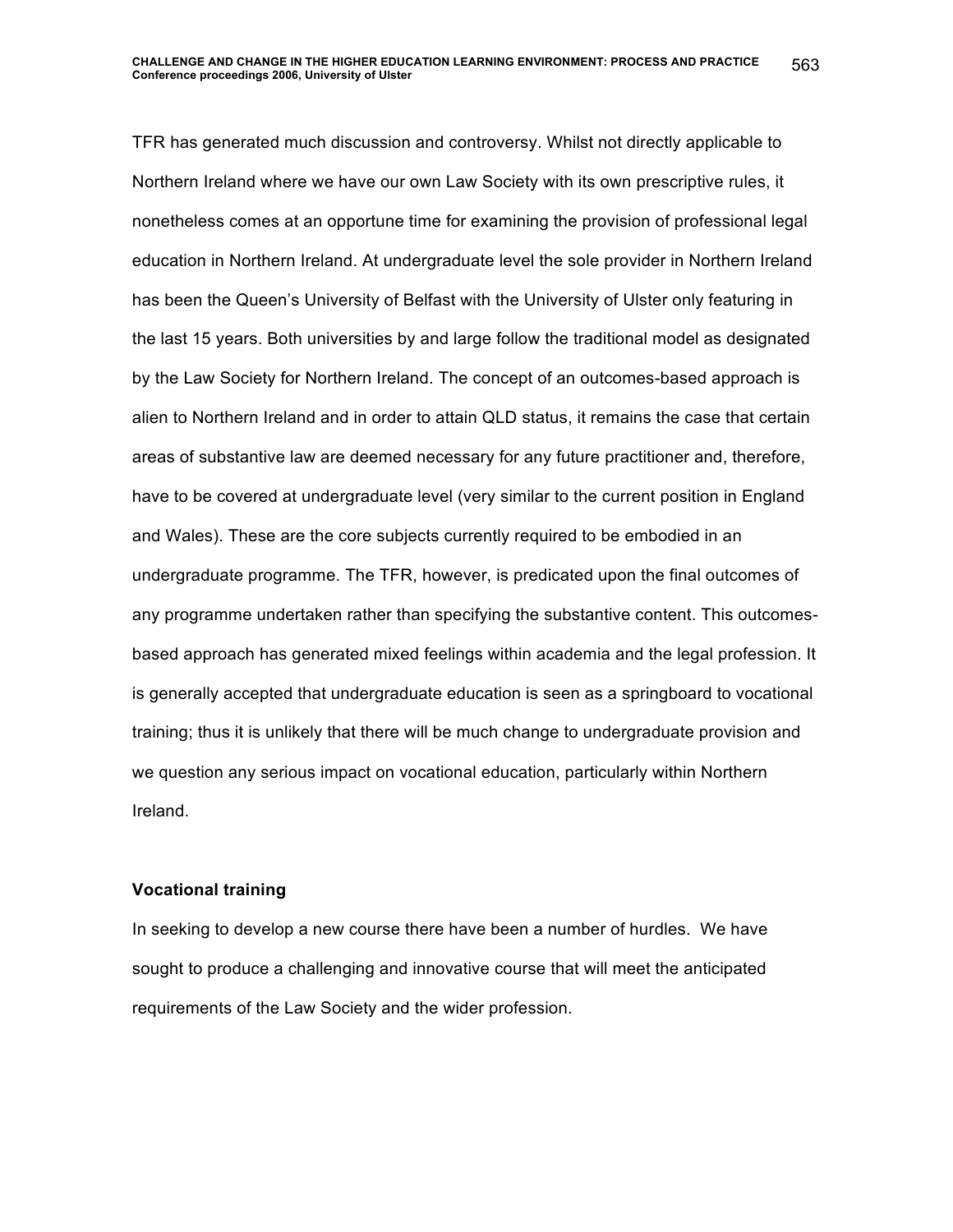There is a vacuum in Northern Ireland at present in terms of accreditation and regulatory structure for providers. As explained earlier, there is only one current provider in the Province. Whether the Law Society will formulate a formal accreditation process in the future is a matter for the Society – for the time being it remains the only Law Society in the UK not to provide such a formula for intending providers wishing to enter the marketplace. Given that there are arguments in favour of opening access in terms of equality of opportunity and widening participation; and also given that a part-time course seems to be a basic entitlement of the student with family or work commitments (as already indicated a part-time course is currently not available in Northern Ireland which arguably makes our current system Dickensian in its approach), it may be that the Society will turn its mind to the provision of such a formula. In the Republic of Ireland, where there is equally no accreditation formula, some changes to the format of available courses have recently been made so as to create places for part-time students. This move was perhaps thought necessary in order to pre-empt the anticipated criticism by the Irish Competition Authority in their final report into Legal Services<sup>12</sup>, published in December 2006. Among the Competition Authority's 29 recommendations, they propose the abolition of the Irish Law Society's control over the vocational education of intending solicitors which is seen as restrictive.

In Northern Ireland professional education of intending solicitors is similarly controlled and our Law Society has not formulated an accreditation framework. Consequently, we, in the University of Ulster, have had to develop our own thought processes blindly, without knowledge as to the stipulations that our Law Society would have wished to put in place. On the other hand, we have arguably had *carte blanche vis-à-vis* the suggested course

<sup>&</sup>lt;sup>12</sup> See http://www.tca.ie/NewsPublications/NewsReleases/NewsReleases.aspx?selected\_item=181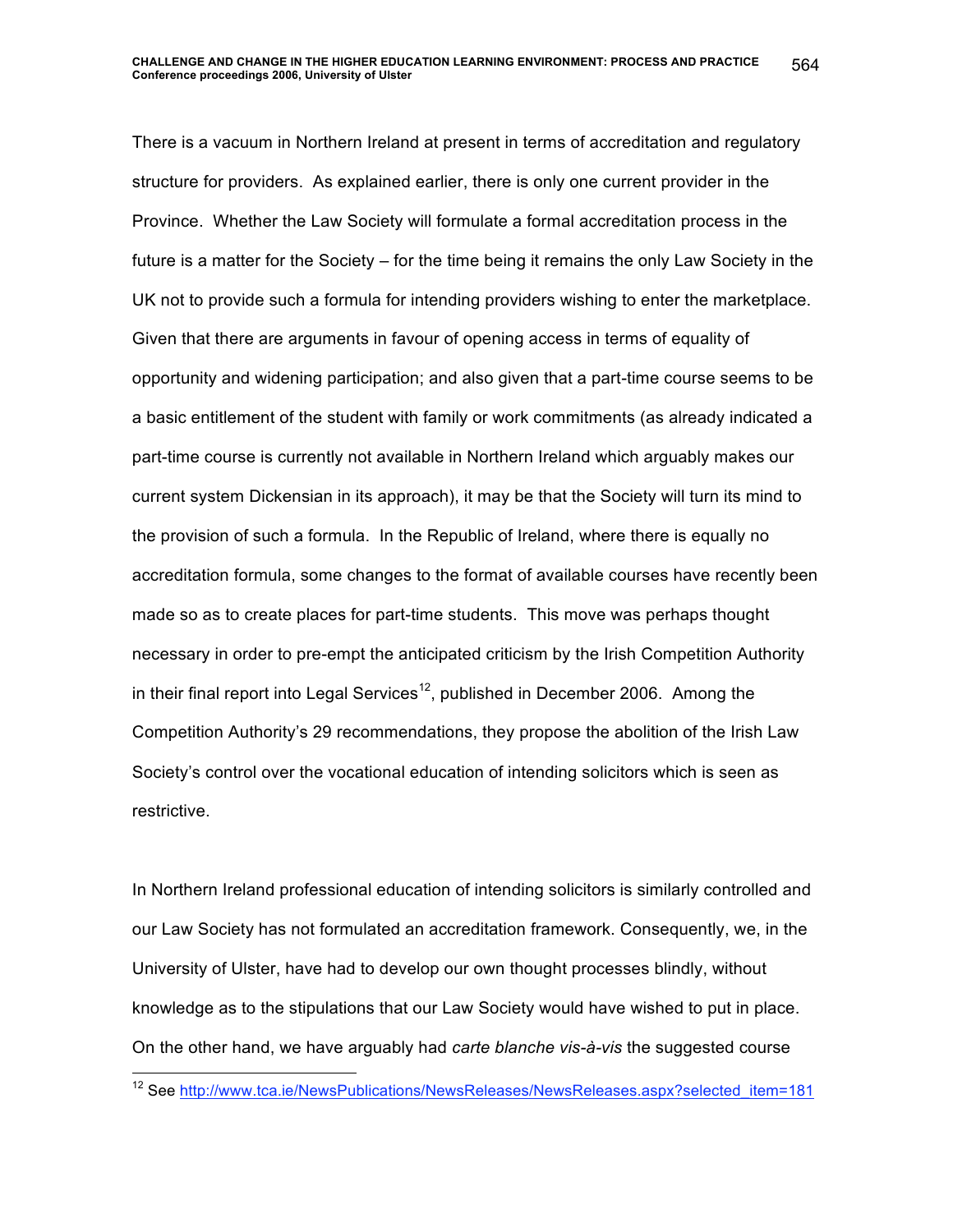design. A good starting point has been a comparison of some of the regimes in locations close to Northern Ireland.

We have looked fairly extensively at the procedures for qualification in both England and Scotland. In both jurisdictions students wishing to qualify as solicitors complete a one year (or equivalent) course<sup>13</sup>. In Scotland, the course is a Diploma which includes seven core areas - Conveyancing, Private Client, Civil Court Practice and Criminal Court Practice (litigation), Financial Services and Related Skills, Practice Skills, Professional Ethics and Conduct. In addition, there are two electives, of which one must be taken, namely Company and Commercial or Public Administration. The English LPC is similar in that students cover three main areas – Litigation, Property Law and Practice and Business Law and Practice. Students also take three optional modules. Furthermore, they cover a number of areas including Practice Management, Ethics, Human Rights, European Law. These are taught pervasively (this means an integrated approach – 'pervasive' is the description used by the English Law Society). In addition, practical skills taught on the course are also taught pervasively. Recent developments in England have led to a demand on the part of some of the largest firms for their students to be more versed in commercial and corporate practice and procedure which has in turn led to the development of the 'City' LPC. By comparison, the original LPC is often described as the

 $13$  Students in England take the LPC and those in Scotland take the Diploma – see later. Both qualifications are followed by a two-year period within a professional environment. Subsequently, students in England take a further qualification (Professional Skills Course), which is integrated into the two-year training contract. This further course consists of a 12 day course covering advocacy and communication skills, financial and business skills and client care and professional standards. In Scotland a similar course is taken during the two-year training contract, namely the Professional Competence Course. This consists of 36 hours teaching and is a skills based course which builds on the work that students experience in their offices.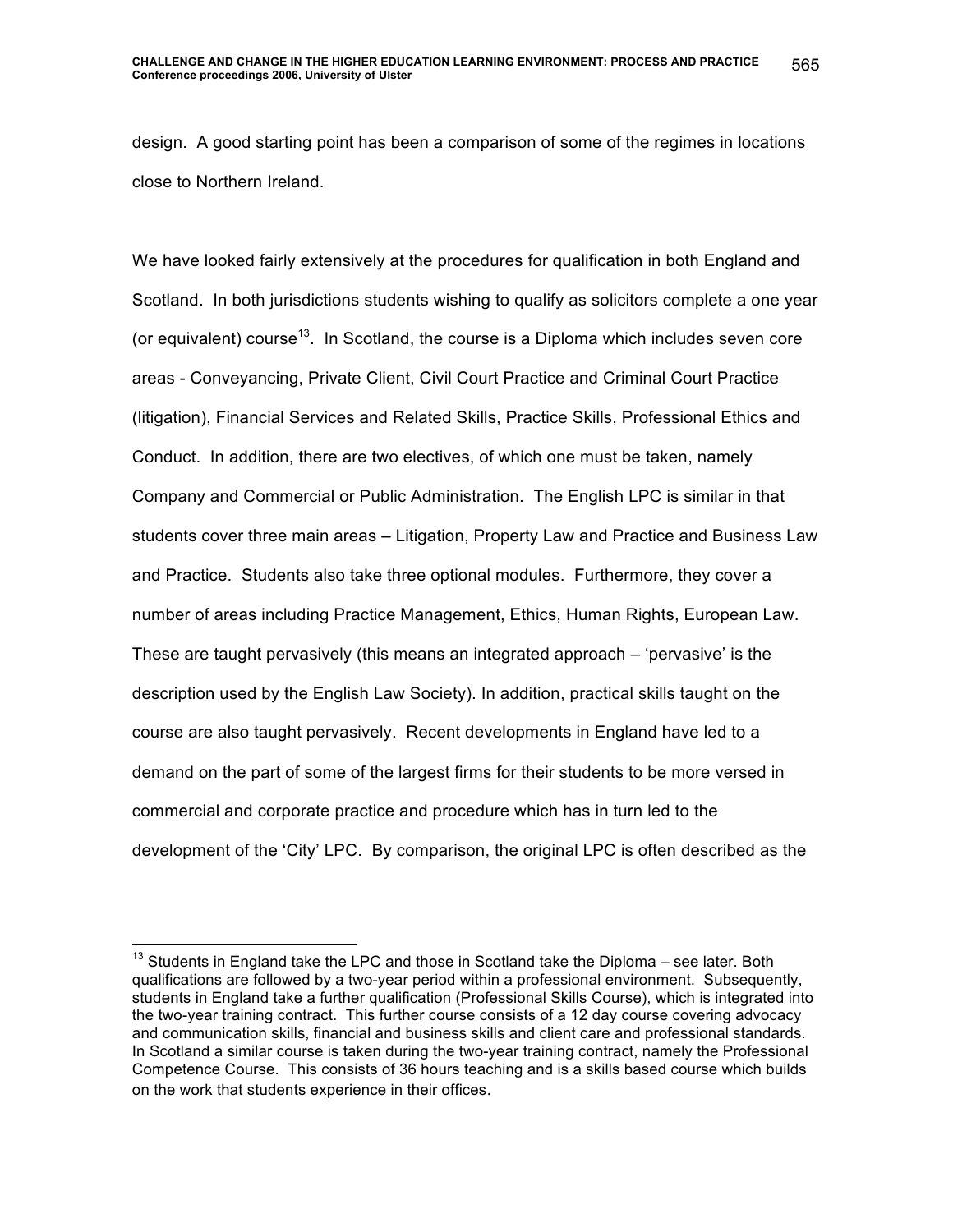'High Street' LPC and suits the student who will deal more with private clients and small businesses.

Scotland has a smaller jurisdiction than England and the jurisdiction in Northern Ireland is smaller again. There is not as much facility in Northern Ireland for specialism although arguably that is changing to an extent. Firms in Northern Ireland are much smaller in size than firms in both Scotland and England; in other words there are generally less partners and practitioners per individual practice. The typical kind of work undertaken by firms in Northern Ireland is more akin to a general practice and to this extent also we are somewhat similar to Scotland. Given the similarities in the nature of practice, we have modelled our proposals to an extent on the recommendations of the Scottish Law Society.

We have proposed a course ranging over one academic year or equivalent. It concentrates on the outcomes which must be delivered including:

- A range of practical skills and knowledge base necessary to equip students to enter practice as trainee solicitors
- An understanding of the application of law in practice
- An appreciation of the concept of professionalism and ethics in line with current professional standards
- An ability to bridge the gap between the academic study of law and the practice of law
- An ability to communicate effectively with clients, lawyers and non-lawyers in a professional capacity
- An understanding and appreciation of the need to take future responsibility for their own professional development.

If it is not thought contradictory (one might be forgiven for thinking that it is in terms of some of the recent discussion on the outcomes-based approach and the TFR), we have also specified the content to be covered. In contrast with the current course at IPLS which delivers a large range of small courses, we intend to offer a range of larger modules including Conveyancing, Will and Probate, Civil Litigation, Criminal Procedure, Business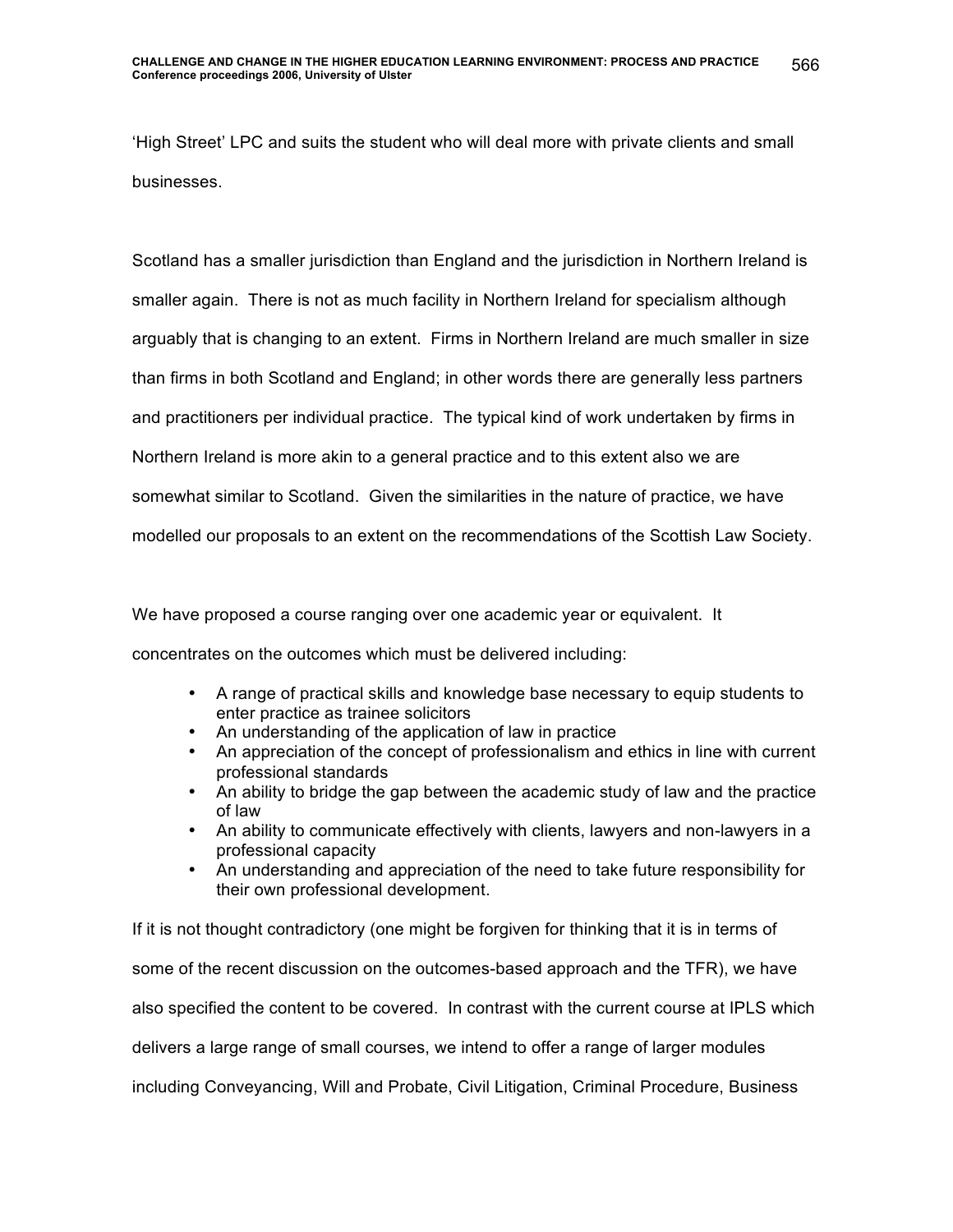and Commercial, Financial Management, Practice Management, Case Study, Professional Ethics and Conduct. The Professional Ethics and Conduct module has been added as a dedicated module to underline the importance of ethics to today's practitioner and also in line with requirements in Scotland. In addition, ethical issues will be integrated into other modules as appropriate. The Case Study module will both provide a vehicle to encourage and develop a student's ability to conduct practical legal research and also draw together the strands of the other modules in a real life manner which emulates the way in which clients give instructions which do not fit nicely into a 'Conveyancing' or 'Private Client' box and so on.

We are proposing a skills based course which aims to develop the skills that solicitor students will require in practice rather than developing a large knowledge base. Our rationale is that we should provide students with a platform in which they may learn by doing themselves the sorts of things that they will meet in practice. They will arguably acquire more relevant experience in this way and will have opportunities to work out for themselves the steps and strategies they ought to be considering. A more participative environment than the traditional lecture setting for students is, therefore, envisaged throughout the course. It is not intended that students will meet all the aspects of content that they will eventually face in practice and, consequently, the ability to conduct practical legal research becomes more crucial. Although research skills will receive heavy concentration in the Case Study module, there will also be aspects of the other modules that seek to address students' skills in this direction and research will additionally form a part of the assessment structure.

An examination of current pedagogic thinking reveals the emerging importance of the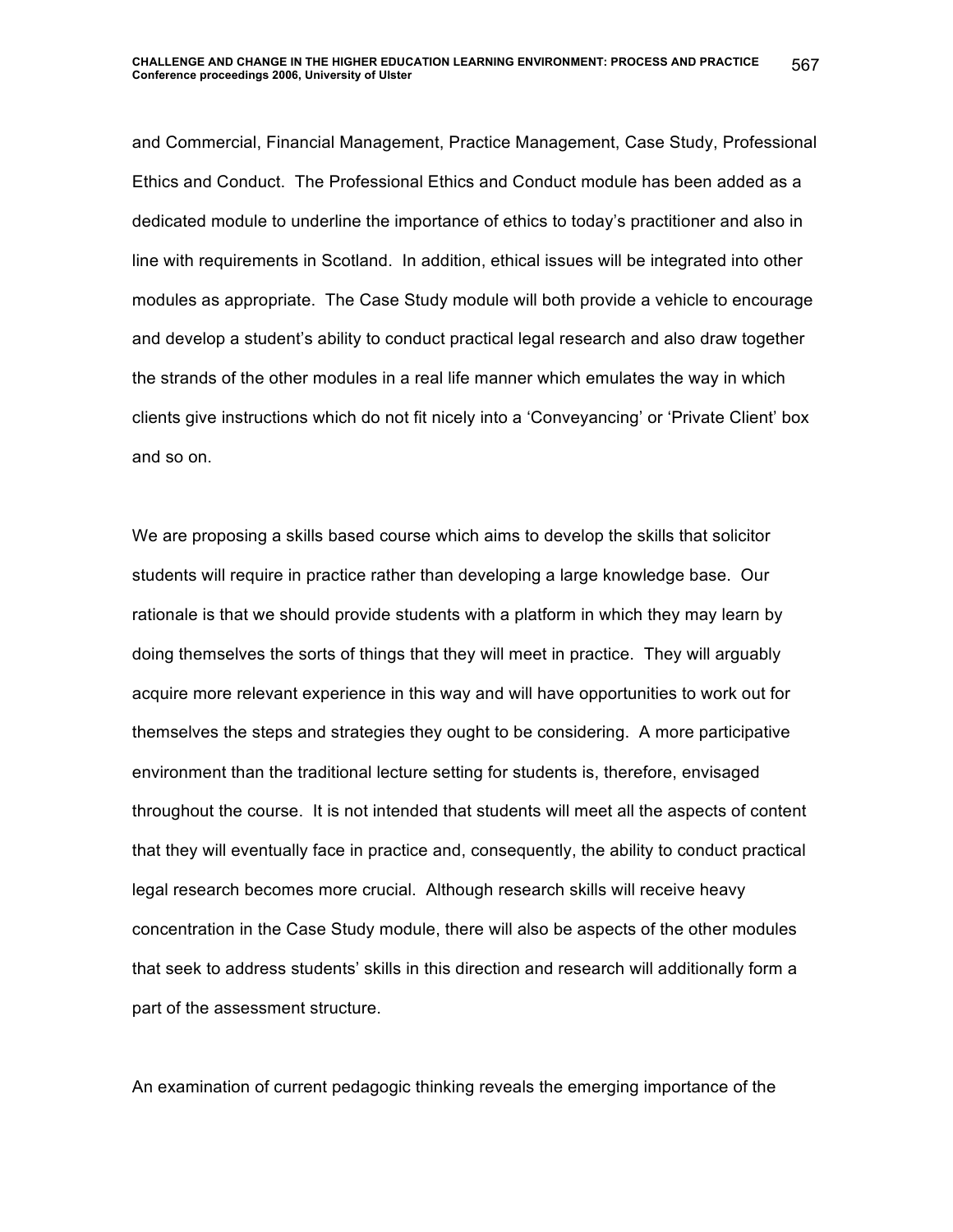compilation of a portfolio, enabling students to develop career relevant skills that are reflective in terms of the incremental acquisition of skills<sup>14</sup>. Students will, therefore, be involved in the preparation of a skills portfolio. This will be an overarching and ongoing document and not confined to one area of the curriculum, to be developed by students as an integral part of one particular module taken towards the conclusion of study. The development of the portfolio will enable students to undertake an examination and appreciation of the skills employed throughout the course.

Generally the drafting of the course documentation has been informed by the views of an Advisory Group. This body was set up by the University in order to assist with course planning and design. The membership has been drawn from the local senior profession to ensure rigour in terms of design and content. As a part of the regular and ongoing course enhancement required by the university, we will at an early stage of the development of the course seek to canvass a wide spectrum of the profession in order to try to gauge more formally the wishes of the profession in terms of desired outcomes. In addition, we have drawn upon our own best practice as well as that of other vocational course providers across England and Scotland.

The modules and content have largely been determined by the views of the Advisory Group and reflect the areas covered in a great many, but not all, solicitors' practices in Northern Ireland. The chosen areas also reflect fairly closely the modules covered in Scotland and the 'High Street' as opposed to the 'City' LPC in England. The modules will allow students to study particular areas over a period of weeks to assist in the

<sup>&</sup>lt;sup>14</sup> See Karen Barton and Fiona Westwood, Stopping to think: reflections on the use of portfolios, Glasgow Graduate School of Law, http://www.ukcle.ac.uk/resources/vtf/barton.html .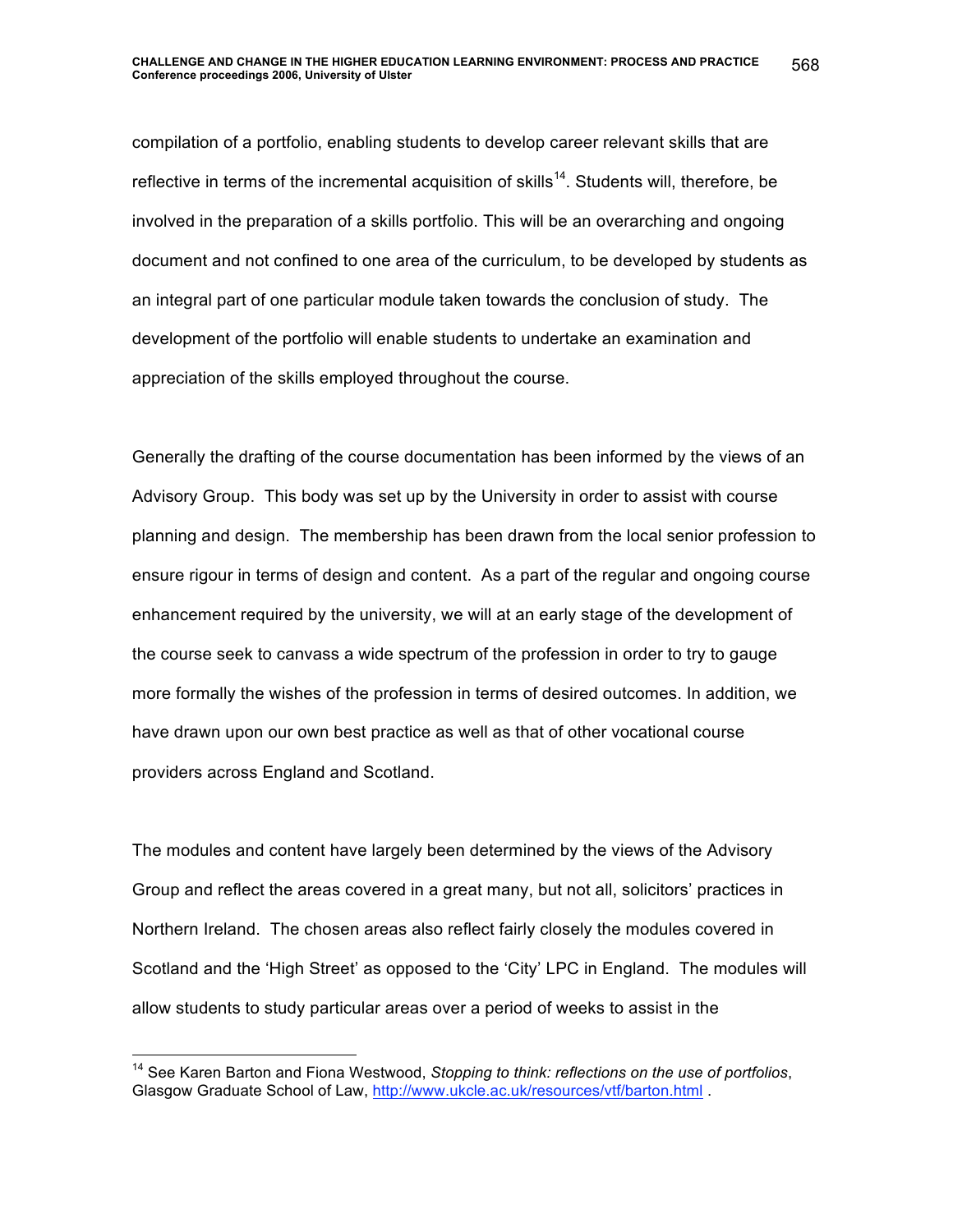development and maturation process. The selected content and skills are thought to be appropriate for the profile of the typical NI firm and so all modules are compulsory.

Specific areas of content will be taught in discrete modules. Some areas of content will be taught across some or all of the modules and in this sense will be pervasive. Human Rights and European Union considerations are not to be taught discretely but will each appear respectively in nominated substantive modules in order that students may experience issues relating to each, something which is essential in the increasingly Europeanised and globalised world in which all professionals operate. In as far as possible, the course will be taught in a transactional manner. Students will be presented with a client/set of instructions and will then open 'files' and carry out procedural tasks in ways that simulate practice. In this way, we will develop various transactions and procedures similar to the way in which they would develop in practice. For this reason, small staff student ratios will be maintained in the small group teaching. We will aim to utilise electronic resources and computer programmes as fully as possible. We will also seek to draw on the use of our own drama students in role play exercises and the development of DVDs for learning purposes.

The specific practical skills to be taught are negotiation, advocacy, drafting (letters and documents), interviewing and legal research. The emphasis throughout the course will be on the development of skills rather than solely on content. It is thought preferable to equip students with the necessary skills, including legal research skills, thereby allowing them to develop an ability to learn for themselves. Students will require to be suitably equipped in any event to keep abreast of change in areas of practice and procedure as well as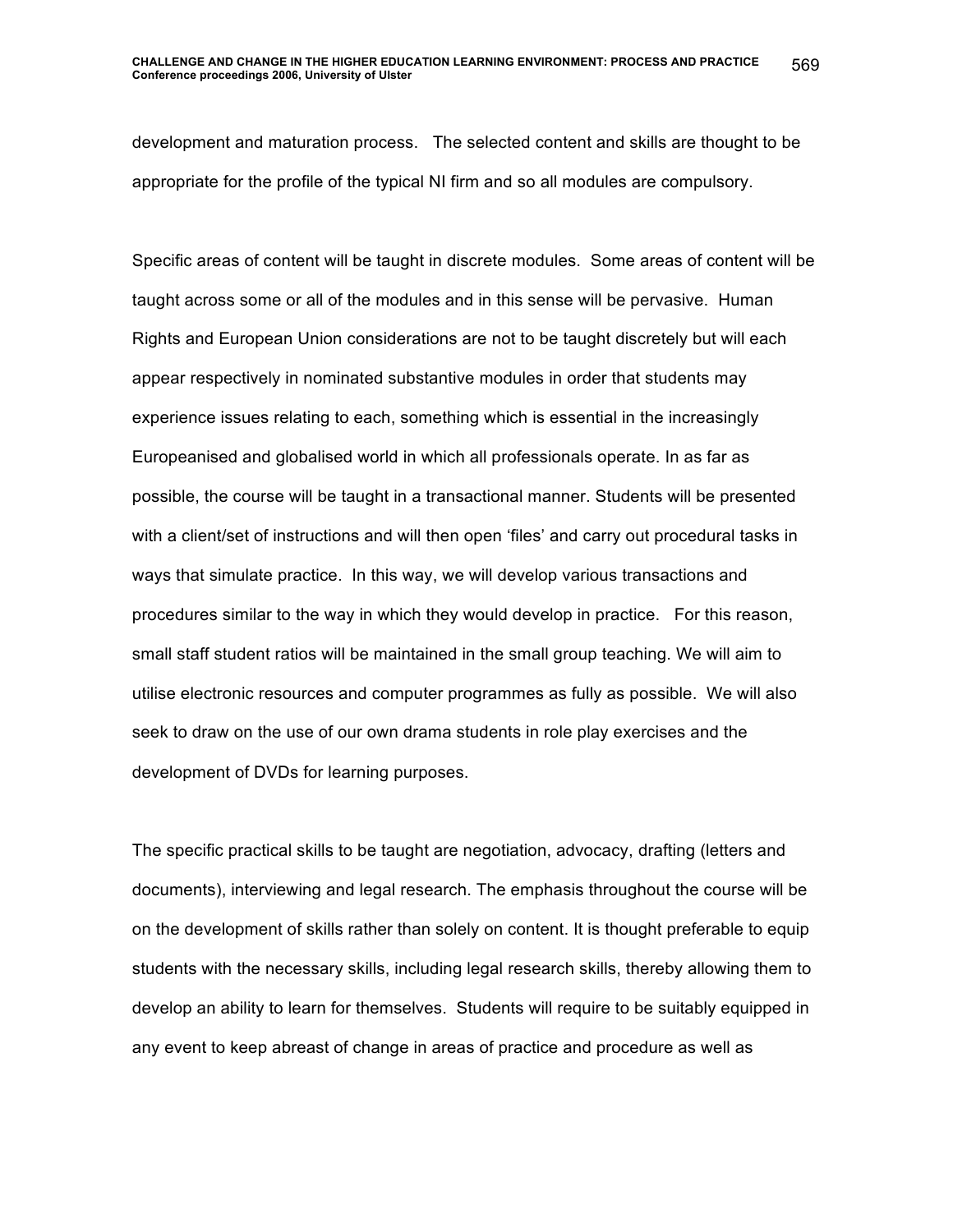regarding substantive legal issues. This approach will help to emphasise that students must learn to take responsibility for their own learning.

By way of example we envisage entire modules consisting of a long running 'case' or legal transaction beset with issues and problems. It will be the job of the student to 'learn through doing' how the various issues are addressed, how to advance each stage of the process, the types of proceedings required, how to conduct those proceedings and so on. Ethical issues will be interwoven throughout as appropriate. This teaching and learning strategy creates a more participative environment for students. Furthermore, this approach parallels the work in which solicitors will engage in their professional lives.

#### **Conclusion**

In the context of development of legal education both academic and professional, we must deliberate on this exciting challenge. The discussion is not confined to undergraduate and vocational education but also extends to our Law Society in that the concept of accreditation of new vocational courses is a novel concept in Northern Ireland. Indeed, not only will any new course face the accreditation hurdle but certainly, at the inception of any new process, we would have to address the current legislation which would in turn require amendment in order to permit a second provider to enter the market. Those who deliver and are responsible for the provision of academic and vocational legal education in Northern Ireland ultimately have a pivotal role with regard to this debate concerning possible new developments.